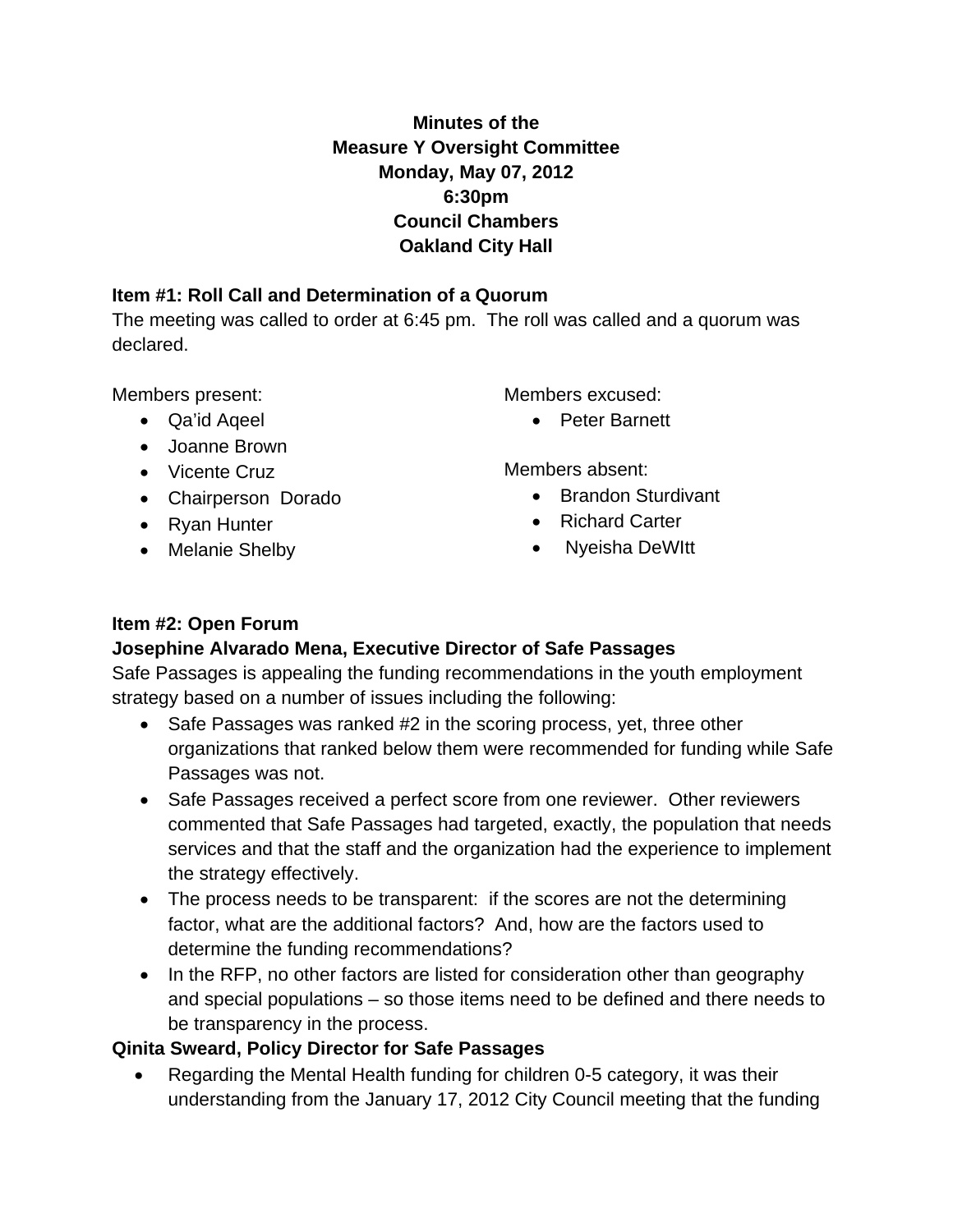for Mental Health services for children 0-5 was to be maintained at the 2009-12 levels at \$177K to serve 4 sites and 40 families. However, the 2012-15 funding levels for mental health services are only \$100K.

- In the funding recommendation, Safe Passages was recommended to receive \$40K of the 100K to provide mental heath consultation to only 1 or 2 sites instead of 4, and the Link to Children is recommended to receive fund for mental health services for 30 families instead of 50 which is a reduction of 150 to200 children and 20 families that would have received mental health resources and services.
- Concerned that the RFP process is not in keeping with the Council decision made on Jan 17, 2012 and encourages the Committee to view the Council video and transcripts.
- Also concerned about the inconsistent and inaccurate scoring process used to make the funding recommendations
- Safe Passages requests:1) that their proposal be rescored based on their application and to 2) consider their appeal letter (which was handed out).

## **Mica Clark, Safe Passages**

- Safe Passages Mental Health 0-5 proposal was not accurately read, there were points that were deducted based on inaccurate findings by the reviewers, specifically three discrepancies between the proposal and the reviewer's comments:
	- o Reviewers claim Safe Passages did not establish a partnership with the Family Justice Center. However, included in their packet was a letter from the Family Justice Center attesting to their long-standing partnership. Also this partnership was referenced several times in the program narrative.
	- o Readers mistakenly claim that Safe Passages included Measure Y funds toward the 20% match, however, the Measure Y funds were not included in the match as an accurate reading of the budget would show.
	- o Readers claim Safe Passages will only provided services to 15 children, however in the narrative and in the scope of work it clearly states that Safe Passages will serve at least 50 children annually and an additional 300 through mental health consultation.
	- o They request that Safe Passages proposal be rescored based on an accurate reading of the proposal,

### **Jill Silka, Family Paths**

- Family Paths is a 6 year collaborative partner with Safe Passages.
- They give their full support to Safe Passages' appeal and their belief that an inaccurate reading of their proposal as the reason for their lack of funding**.**

### **Aaron Scott, Family Violence Law Center**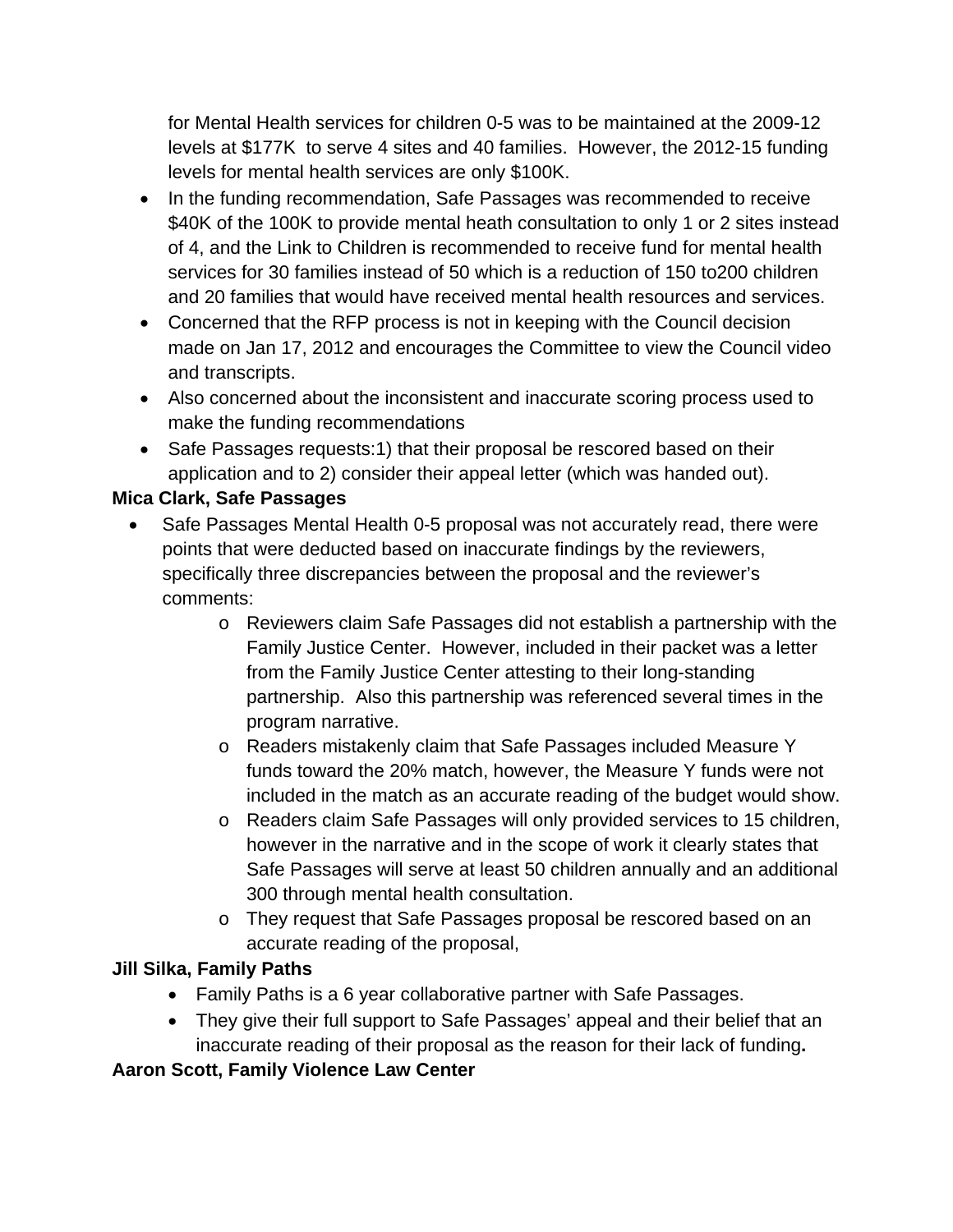- They thanked DHS for the recommendation to maintain funding for the Family Violence Law Center.
- They partner with Safe Passages and spoke of the impact on their services if Safe Passages is not funded. Without funding for Safe Passages, the Family Violence Law enter would lose the focus of their two psychotherapists with expertise in trauma *in Oakland* as they would have to serve the entire county.

#### **Douglas Butler, Men of Valor**

• Men of Valor Academy works in the community to reduce violence. They appreciate the funding, and introduced the members of Men of Valor the audience.

#### **Gay Cobb, Oakland PIC**

- Would like to express their appreciation for the staff's recommendation as this is their first Measure Y grant. They are funded under the reentry category, however they have been doing reentry services for a number of years.
- In response to a question regarding what the Oakland PIC has done in the reentry field and their impact on high risk youth, Ms. Cobb, and other colleagues said that they have a unit which serves the reentry population and is currently implementing a Cal Grip State grant. They also have a one stop career center at  $12<sup>th</sup>$  and Broadway for this population, and in the past they had a Parole to Payroll program.

### **Vicente Cruz, Oakland Green Party, Occupy Oakland supporter, Committee member**

- Electoral politics are dysfunctional due to non participation, and Measure Y needs to be stronger because elected officials don't have to listen to us.
- Give local communities more local control over services and funding.
- Local communities are decaying as we have not been wise with our resources
- People feel that Measure Y is not succeeding and many feel betrayed as it has been reported that Outreach Workers are getting intoxicated on the job.
- When the number of OPD officers was at 900 they reported that crime went down but wasn't that really due to more officers arresting more people of color? The local police are corporate security for corporate America
- The police pick and choose who they arrest based on race and class.
- The overtime rates take police resource away from where they are truly needed,
- We need to redistribute social justice programs and violence prevention programs with more community involvement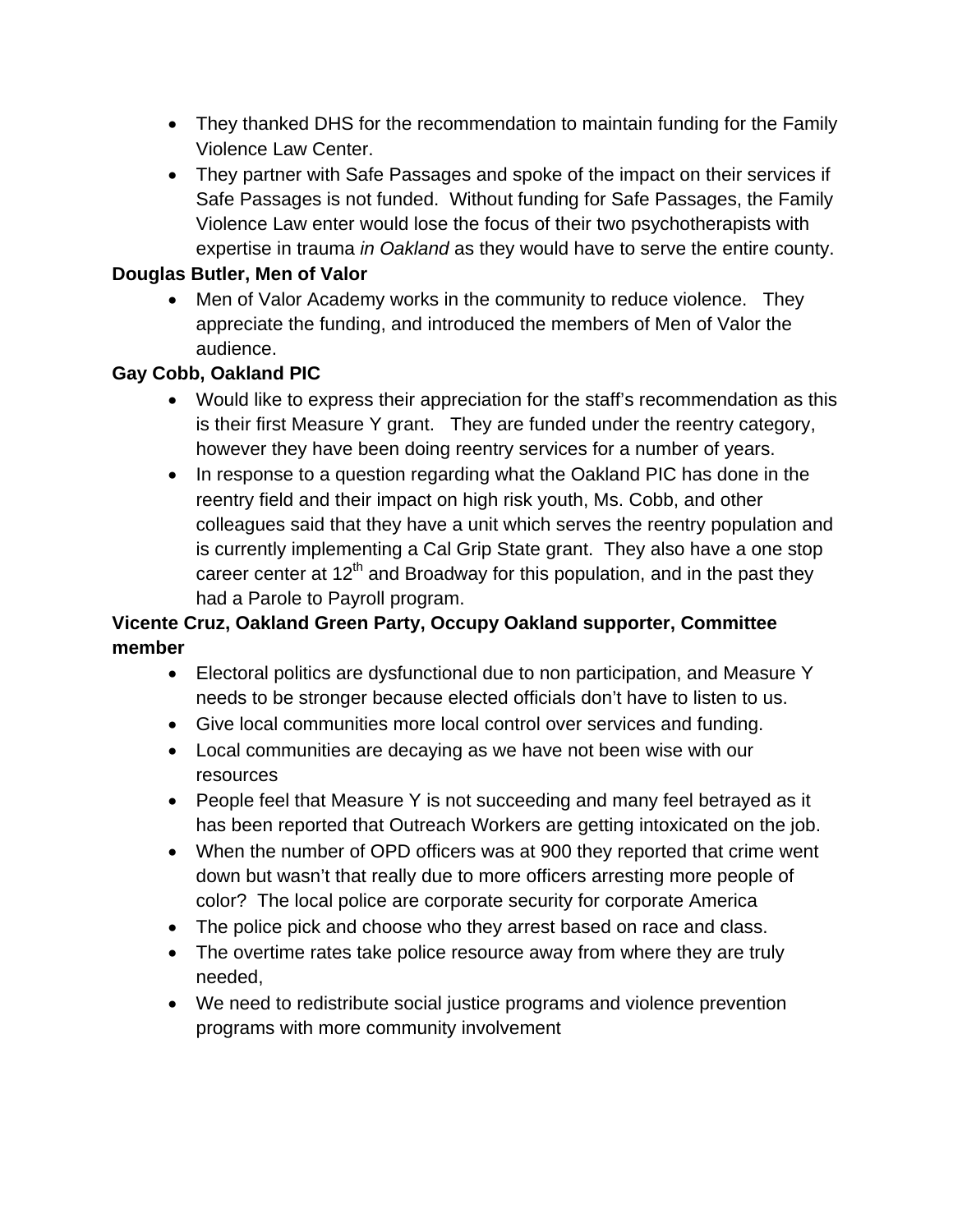#### **Item #3: Approval of the Minutes from the April 16, 2012 meeting**

The minutes of the previous meeting were not completed in time for this meeting. They will be available for the June meeting.

#### **Item #4: Retreat Committee Report**

Joanne Brown reported on the logistics and subject matter for the retreat planned for June 23 from 9 am to 12 noon at the Lincoln Child Care Center. Lincoln Child Care Center has offered to pick up the cost of refreshments and a continental breakfast. Potential agenda topics include:

- Rules of operation or the purview of the Committee, what we are supposed to do, and what realistically we can do.
- Adopt an annual calendar that conforms with the City calendar
- How to draft an annual report
- Getting access to information
- What a comprehensive strategy to reduce violence would look like.
- Increased coordination among the organizations receiving Measure Y funds.
- Secretary Albano will send out the minutes of the last meeting by the end of next week for members to refer to regarding possible agenda items.
- It was then suggested that the Committee members have until May  $25<sup>th</sup>$  to respond with other agenda items.

### **Item #5: Breakdown of PSO Hours – Lt Hamilton**

Lt Hamilton requested this item be continued to the June meeting as he is out of town.

### **Item #6: RPF Process and City Council funding levels**

DHS provided a PowerPoint presentation with an overview of the 2012 violence prevention programs funding recommendations, as follows:

| <b>Strategy I:</b>            | <b>Agency Name</b>                     | Recommended    | # Clients |
|-------------------------------|----------------------------------------|----------------|-----------|
| Focused                       |                                        | <b>Funding</b> | Served*   |
| <b>Youth</b>                  |                                        | <b>Amount</b>  |           |
| <b>Services</b>               |                                        |                |           |
| <b>Juvenile</b>               | <b>East Bay Asian</b>                  | \$275,000      | 110       |
| <b>Justice</b>                | <b>Youth Center</b>                    |                |           |
| Center(JJC)                   | <b>Youth Up Rising</b>                 | \$112,000      | 40        |
| Wraparound<br><b>Services</b> | <b>OUSD Alt Ed, with</b><br><b>CYO</b> | \$98,000       | 36        |
|                               | <b>The Mentoring</b><br>Center         | \$75,000       | 28        |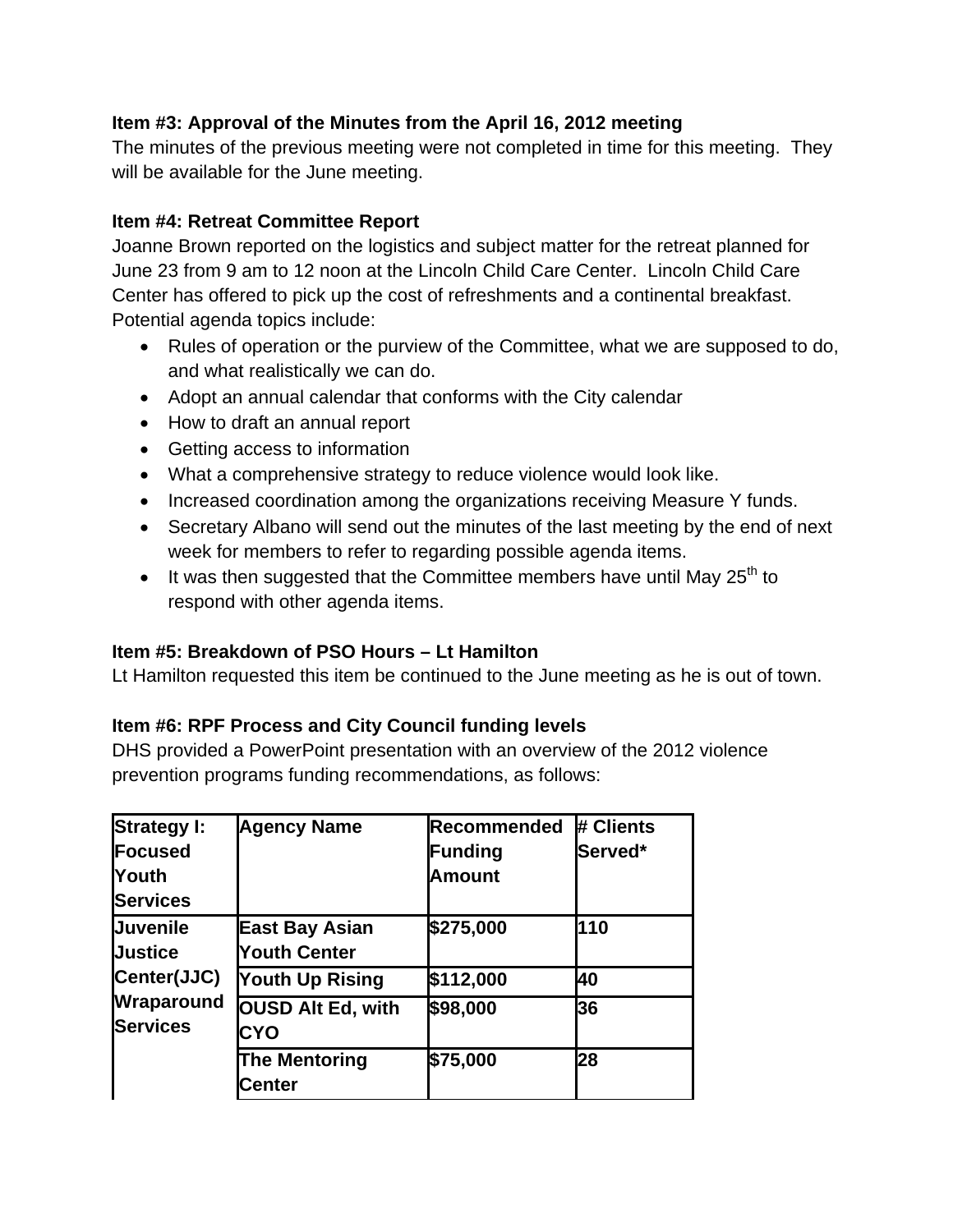| <b>IMISSSEY</b>     | \$110,000 | 40  |
|---------------------|-----------|-----|
| <b>Youth Alive!</b> | \$150,000 | 55  |
| <b>Total</b>        | \$800,000 | 309 |

| <b>Strategy I:</b> | <b>Agency Name</b>                  | <b>Recommended</b> | # Clients |
|--------------------|-------------------------------------|--------------------|-----------|
| <b>Focused</b>     |                                     | <b>Funding</b>     | Served*   |
| <b>Touth</b>       |                                     | <b>Amount</b>      |           |
| <b>Services</b>    |                                     |                    |           |
| <b>Youth</b>       | <b>Unity Council</b>                | \$90,000           | 32        |
| <b>Employment</b>  |                                     |                    |           |
|                    | <b>(Summer and Youth Employment</b> | \$180,000          | 90        |
| Afterschool)       | <b>Partnership</b>                  |                    |           |
|                    | <b>Youth Radio</b>                  | \$90,000           | 32        |
|                    | <b>Youth Uprising</b>               | \$90,000           | 34        |
|                    | Total                               | \$450,000          | 188       |

 $\overline{\phantom{a}}$ 

| <b>Strategy I:</b> | <b>Agency Name</b>         | <b>IRecommended</b> | # Clients   |
|--------------------|----------------------------|---------------------|-------------|
| <b>Focused</b>     |                            | Funding             | Served*     |
| Youth              |                            | <b>Amount</b>       |             |
| <b>Services</b>    |                            |                     |             |
| <b>Restorative</b> | <b>Restorative Justice</b> | \$150,000           | 50 youth/   |
| <b>Justice</b>     | lfor Oakland Youth         |                     | 200 adults  |
|                    | (RJOY)                     |                     |             |
|                    | Total                      | \$150,000           |             |
| Gang               | <b>OUSD Office of</b>      |                     | 80 parents/ |
| <b>Prevention</b>  | <b>Alternative</b>         | \$125,000           | 450 staff   |
|                    | <b>Education/Project</b>   |                     |             |
|                    | Reconnect/CYO              |                     |             |
|                    | Total                      | \$125,000           |             |

| <b>Strategy II:</b> | <b>Agency Name</b>    | Recommended   | # clients        |
|---------------------|-----------------------|---------------|------------------|
| Family              |                       | Funding       | <b>Served</b>    |
| <b>Violence</b>     |                       | <b>Amount</b> |                  |
| Intervention        |                       |               |                  |
| <b>Commercially</b> | <b>Bay Area Women</b> | \$100,000     | 400              |
| <b>Sexually</b>     | <b>Against Rape</b>   |               | <b>loutreach</b> |
| <b>Exploited</b>    | (BAWAR)               |               |                  |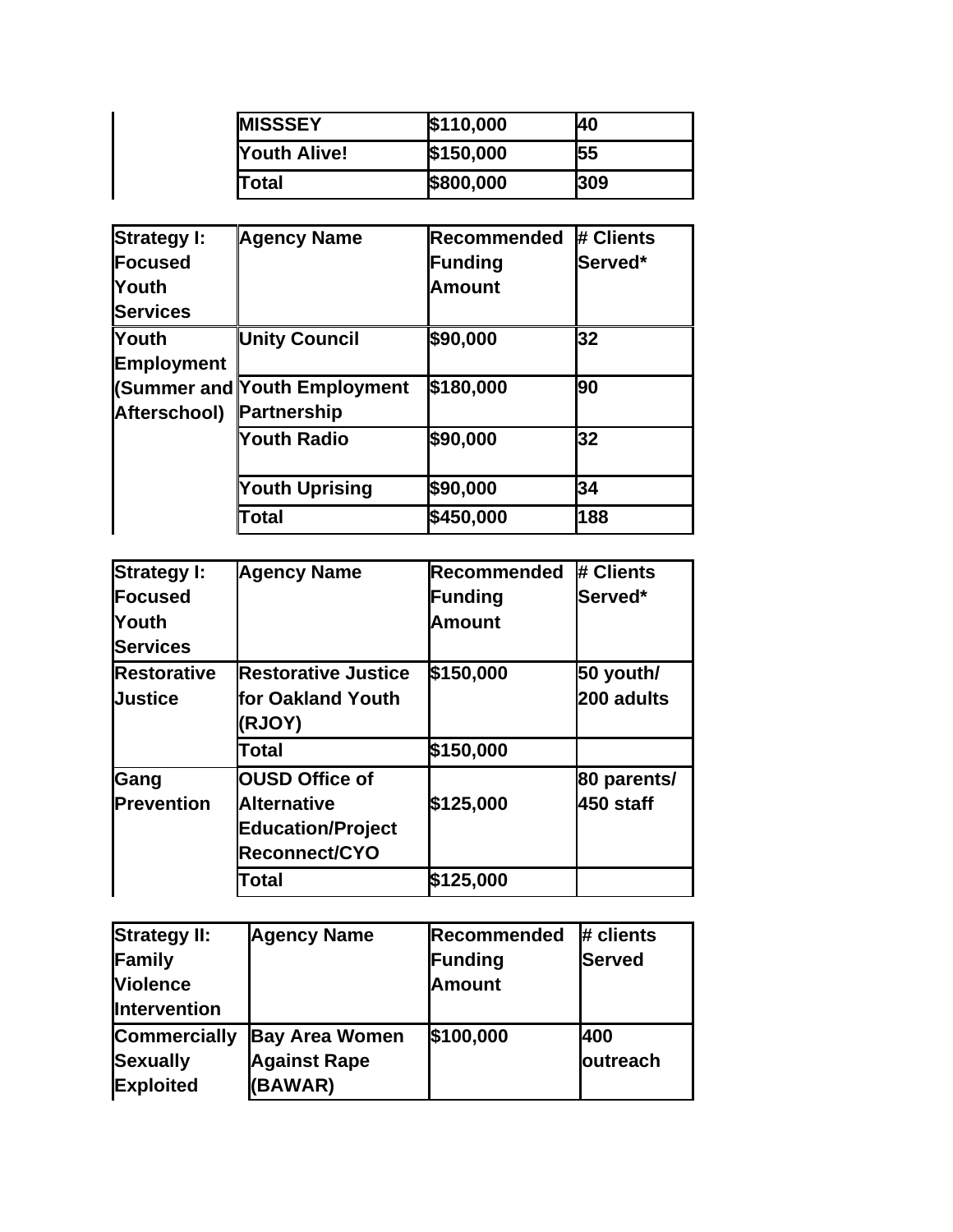| <b>Children</b> | <b>MISSSEY</b> | \$75,000 | 100 drop-in |
|-----------------|----------------|----------|-------------|
| (CSEC)          | Total          |          |             |
| <b>Services</b> |                |          |             |

| <b>Strategy II:</b>         | <b>Agency Name</b>     | Recommended   | # clients      |
|-----------------------------|------------------------|---------------|----------------|
| Family                      |                        | Funding       | Served*        |
| Violence                    |                        | <b>Amount</b> |                |
| <b>Intervention</b>         |                        |               |                |
| <b>Mental Health</b>        | <b>Safe Passages</b>   | \$40,000      | 2 Head Start   |
| <b>Services for 0</b>       |                        |               | sites          |
| lto 5                       | The Link to            | \$60,000      | 30             |
|                             | <b>Children</b>        |               |                |
|                             | Total                  | \$100,000     |                |
| Family                      | <b>Family Violence</b> | \$400,000     | $1,000$ crisis |
| <b>Violence</b>             | <b>Law Center</b>      |               | lintervention  |
| <b>Intervention</b><br>Unit | Total                  | \$400,000     |                |

| <b>Strategy II</b>                  | <b>Agency Name</b>             | Recommended   | # Clients |
|-------------------------------------|--------------------------------|---------------|-----------|
|                                     |                                | Funding Level | Served*   |
| <b>Project Choice Volunteers of</b> | <b>America</b>                 | \$200,000     | 30        |
|                                     | The Mentoring<br><b>Center</b> | \$100,000     | 55        |
|                                     | Total                          | \$300,000     | 85        |

| <b>Strategy III:</b><br><b>Young Adult</b><br><b>Reentry</b><br><b>Services</b> | <b>Agency Name</b>                                | <b>Recommended</b><br>Funding Level | # Clients<br>Served* |
|---------------------------------------------------------------------------------|---------------------------------------------------|-------------------------------------|----------------------|
| <b>Reentry</b><br><b>Employment</b>                                             | <b>Civicorps Schools</b>                          | \$150,000                           | 30                   |
|                                                                                 | <b>Men of Valor</b>                               | \$100,000                           | 25                   |
|                                                                                 | <b>Oakland Private</b><br><b>Industry Council</b> | \$240,000                           | 69                   |
|                                                                                 | <b>Volunteers of</b><br>America                   | \$210,000                           | 32                   |
|                                                                                 | Youth Employment \$180,000<br><b>Partnership</b>  |                                     | 25                   |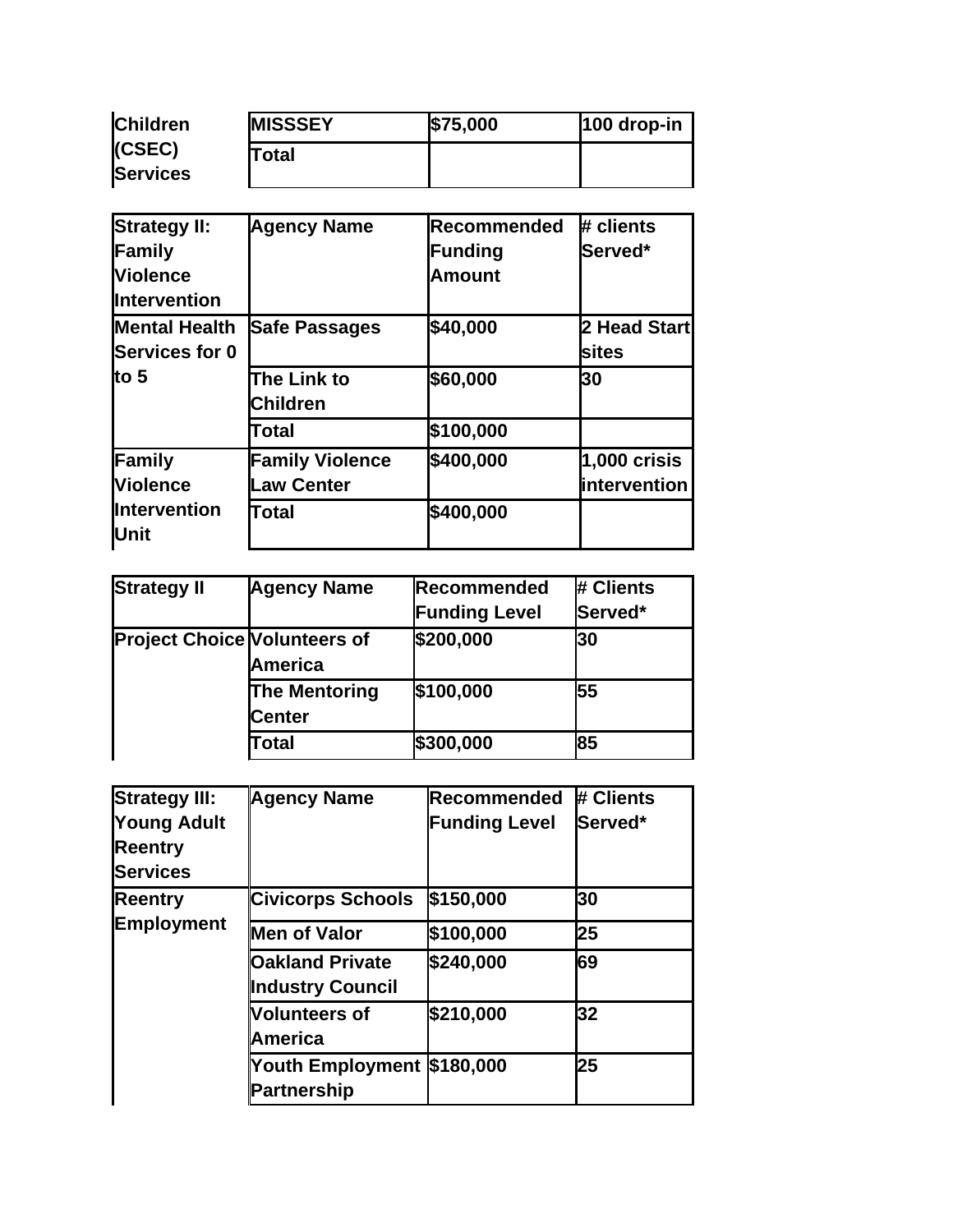| <b>Youth Uprising</b> | \$100,000   | 28         |
|-----------------------|-------------|------------|
| <b>Additional RFP</b> | \$100,000   |            |
| <b>Total</b>          | \$1,080,000 | <b>219</b> |

| <b>Strategy IV:</b> | Agency               | <b>Rec MY</b> | <b>OJJDP</b> | Total     | # of            |
|---------------------|----------------------|---------------|--------------|-----------|-----------------|
| Incident/CrisisName |                      | Funding       | Funding      |           | <b>Clients*</b> |
| <b>Response</b>     |                      | <b>Amount</b> |              |           |                 |
| <b>Street</b>       | California \$546,000 |               | \$288,600    | \$646,000 | 8,000           |
| <b>Outreach</b>     | Youth                |               |              |           |                 |
|                     | Outreach             |               |              |           |                 |
|                     | <b>Healthy</b>       | \$271,000     | \$41,000     | \$312,000 | 4,000           |
|                     | <b>Oakland</b>       |               |              |           |                 |
|                     | <b>CalPEP</b>        | \$25,000      |              | \$25,000  | 36              |
|                     |                      |               |              |           | events          |
|                     | Total                | \$842,000     | \$643,800    | \$983,000 |                 |

| <b>Strategy IV:</b><br>Incident/<br><b>Crisis</b> | <b>Agency Name</b>                              | Recommended<br><b>Funding Levels</b> | # Clients<br>Served* |
|---------------------------------------------------|-------------------------------------------------|--------------------------------------|----------------------|
| <b>Crisis</b><br><b>Response</b>                  | Catholic Charities of \$300,000<br>the East Bay |                                      | 60 victim<br>groups  |
| <b>Support</b><br><b>Network</b><br>(CRSN)        | <b>Total</b>                                    | \$300,000                            |                      |
| <b>Highland</b>                                   | <b>Youth Alive!</b>                             | \$125,000                            | 60                   |
| <b>Hospital</b><br><b>Intervention</b>            | Total                                           | \$125,000                            |                      |

| <b>Measure Y Funding</b>       | <b>Agency Name</b>     | <b>Approved Amount</b> |
|--------------------------------|------------------------|------------------------|
| <b>Previously Approved for</b> |                        |                        |
| <b>FY12-13</b>                 |                        |                        |
| <b>Strategy/Position</b>       |                        |                        |
| <b>OUSD JJC Program</b>        | <b>Oakland Unified</b> | \$80,000               |
| <b>Manager</b>                 | <b>School District</b> |                        |
|                                | (OUSD)                 |                        |
| <b>OUR Kids Middle</b>         | <b>Alameda County</b>  | \$200,000              |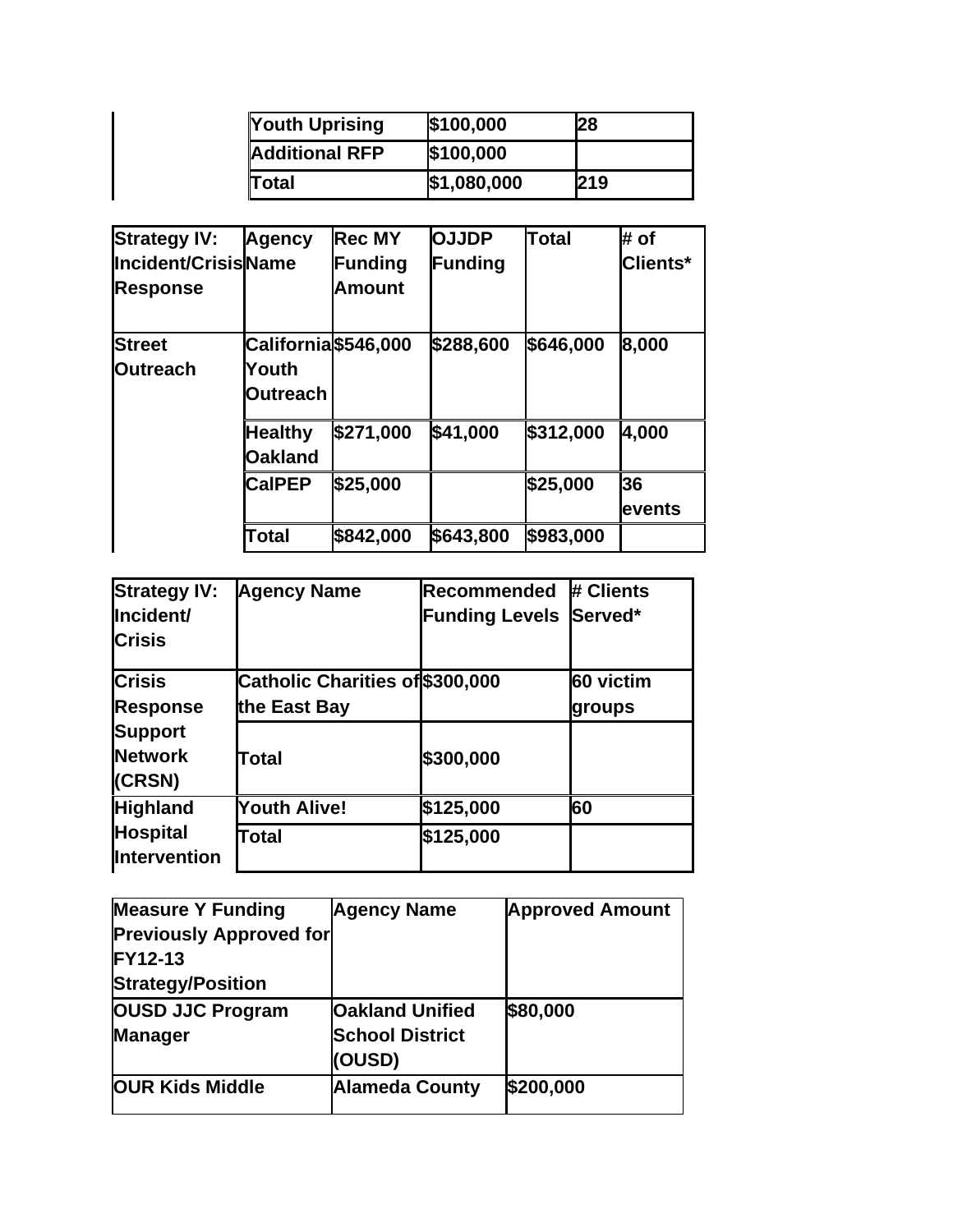| <b>School Model</b>                                                | <b>Health Services</b>                 |           |
|--------------------------------------------------------------------|----------------------------------------|-----------|
| <b>Outreach</b><br><b>Developer/Call-in Case</b><br><b>Manager</b> | Department of<br><b>Human Services</b> | \$131,717 |
| <b>Violence Prevention</b><br><b>Network Coordinator</b>           | Department of<br><b>Human Services</b> | \$135,000 |

### **Speakers:**

Richard (Inaudible), Research Directory, PIC

- The PIC has been a leader in developing reentry programs that combine job training and job placement for this population since 2004.
- Currently they have 4 programs that work with this population.
- In response to a question from Member Brown regarding the relationship between Good Will Industries, the Bread Project and the PIC. Specifically, how the PIC adds value (since the Good Will has a long history in this field): it was stated that the number of people needing jobs is too great for the available jobs so PIC provides pre employment services. So, when Good Will is ready to employ people, they are ready. The PIC also provides vocational training and employment to fill out Good Wills programs.
- In response to a question from Member Cruz regarding developing work opportunities in the areas of green and high tech which pay a living wage, it was stated that they employ people at above the City of Oakland's living wage ordinance, and some jobs, like welding, pay approximately \$35 per hour.

Charles Turner, PIC

• The PIC has been working with the community since 1998, staring at Allen Temple.

Below are the highlights of the responses from Priya Jagannathan on questions from Committee members regarding the RFP process and funding recommendations:

- Funds are allocated based on the stressor beats that have the highest incidences of violence and the agencies are expected to focus on the areas where violence is most prevalent.
- Regarding the flexibility and agility of Measure Y grantees to change strategies to address changing needs - DHS receives Federal and State grants to enhance the strategies, for example to provide additional Measure Y Outreach workers, or the Cal Grip grant which provides evidence-based practice to help address the gang program**.**
- Ms. Jagannathan described the RFP process, and review panel members' general qualification including their experience in violence prevention and the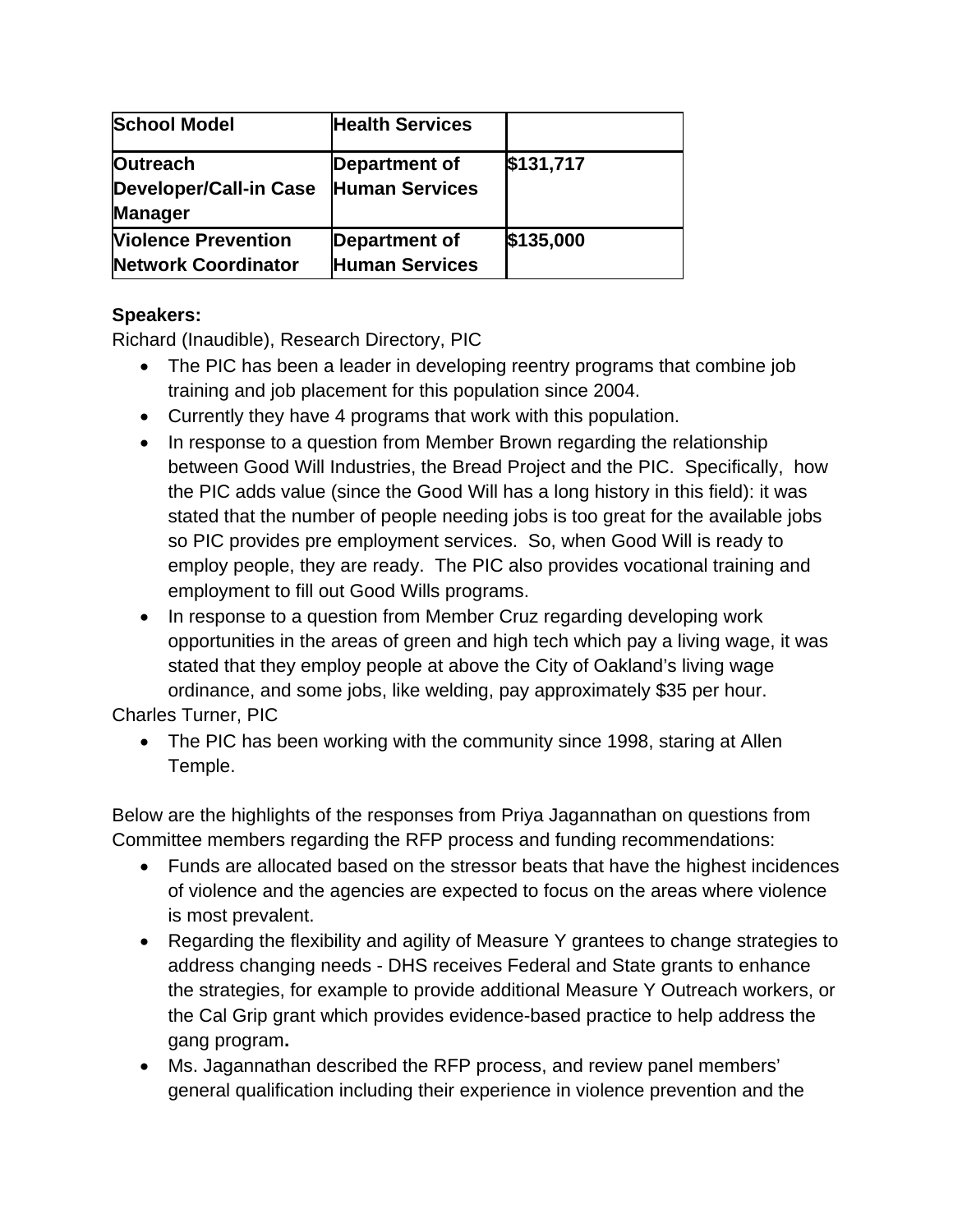strategy areas, etc. She also said the review panels included representatives from cities that have approximately the same level of violence such as Richmond, and they also included representatives from San Jose and San Francisco. Some strategies had Oakland residents on them and she can provide the names of all of the reviewers because it is public information.

- The funding recommendation go to the May 22, 2012 Public Safety Committee. In terms of process, Committee members can make their comments regarding the RFP process at that meeting.
- DHS Interim Director Sara Bedford and Assistant City Administrator Fred Blackwell are both involved in the appeal process.
- Reviewers look at an agency's overall budget to be sure their sole funding isn't from Measure Y as part of the scoring process. Also a recent audit (no later than 2010) is required of each agency applying for Measure Y funds.
- If an agency's financial health fluctuates, a site visit is done and a fiscal audit is required annually.
- Regarding the Late Night Live in the Parks initiative (City County Neighborhood Initiative), funding for this program is not included in these funding recommendations because Council wanted more details on the programs without holding up the process. It will be heard at the Public Safety Committee on June 12. If it is not funded, Member Shelby is interested in shifting 100K from CCNI to crisis response/other programs.
- Member Hunter wanted clarification on the amount included for the JCC wrap around services - \$720 goes to case management agencies and \$80K is for a direct contract to OUSD.
- There have been 4 appeals received (2 from Safe Passages, and two other agencies). DHS will notify the Committee on the results of the appeal process.
- Unsuccessful bidders were sent a letter which stated they could request feedback on their proposals if they request it.

**Motion:** It was moved by Member Shelby and seconded by Member Cruz that each strategy be voted up or down with additional comments to the Public Safety Committee or City Council members be made by Committee members on their own. Motion tied: 3 ayes, 3 nos.

**Motion:** It was moved by Member Brown and seconded by Member DeWitt to make recommendations to the Public Safety Committee by strategy area as set forth in the RFP, and to identify those projects that should be paid attention to by the Public Safety Committee or the City Council. Motion passed: 6 ayes.

• **Strategy 1:** Support the Focused Youth Services recommendations: Passes, 5 ayes, 1 abstention.